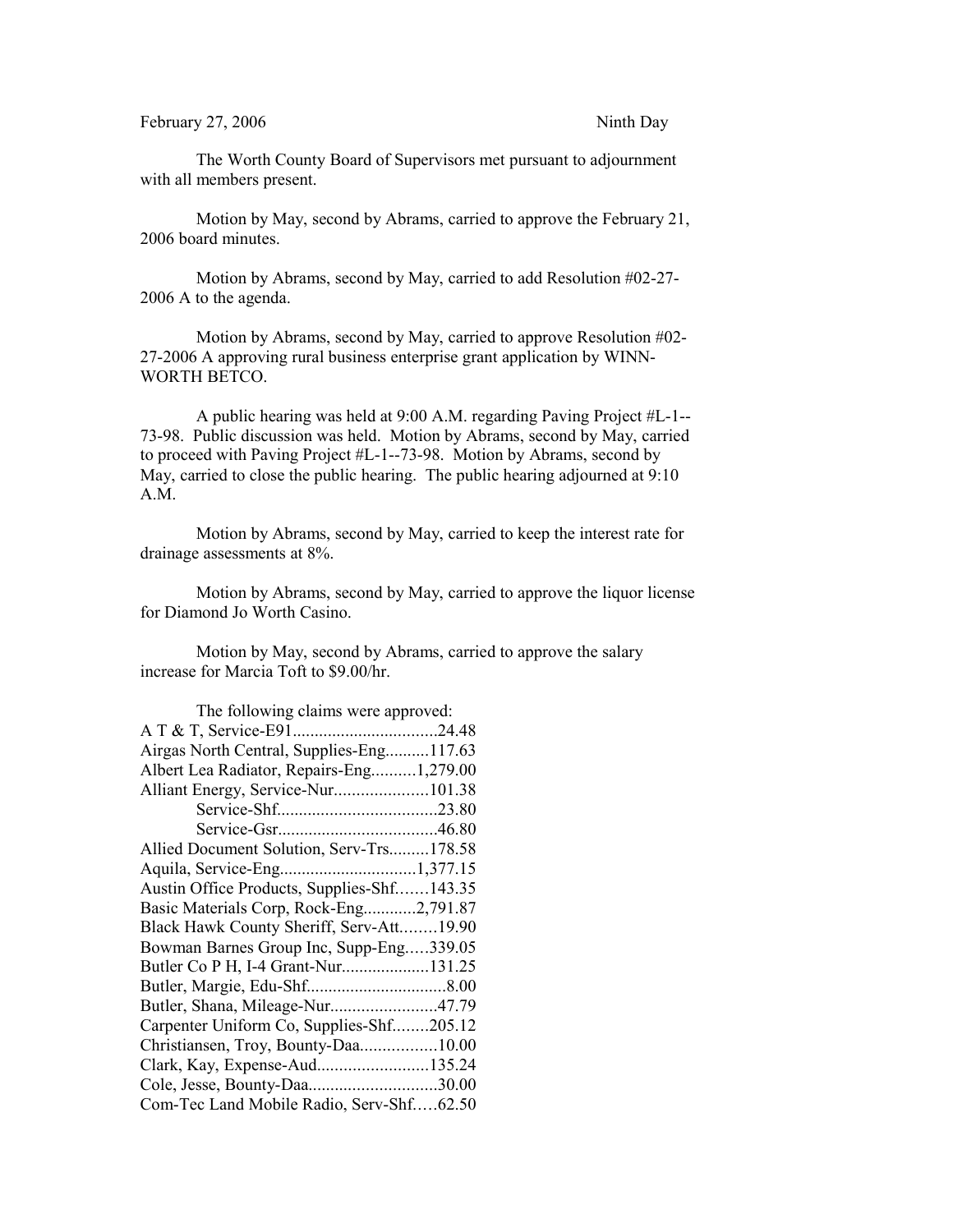| Computer Assistants, Service-Dap600.00      |  |
|---------------------------------------------|--|
| D & L Equipment, Parts-Eng129.26            |  |
| Dave Syverson Ford, Parts-Eng1,022.44       |  |
| Dept of Human Services, Serv-Mha1,706.64    |  |
| Dept of Public Defense, Edu-Shf153.00       |  |
| Des Moines Marriott Down, Edu-Aud156.22     |  |
|                                             |  |
|                                             |  |
| Drivers Licenses Guide C, Service-Shf26.95  |  |
| Electronic Engineering, Service-Shf13.06    |  |
| Electronic Specialties, Service-Shf245.00   |  |
| Emmet County P H, I-4 Grant-Nur121.53       |  |
| EsGil Corporation, Service-Cap45,456.26     |  |
|                                             |  |
| Fastenal, Supplies-Eng203.01                |  |
| Fiala Office Products Lt, Supplies-Trs25.00 |  |
|                                             |  |
| Fleetwood Financial Corp, Serv-E914,240.75  |  |
| Floyd Co P H Nursing, I-4 Grant-Nur725.66   |  |
| Galls Incorporated, Service-Shf57.98        |  |
| Greve Law Office, Rent-Att250.00            |  |
| H & H Food Service, Service-Shf238.92       |  |
| Hancock Co Sheriff, Service-Att11.60        |  |
| Hartman, Lisa, Mileage-Nur59.54             |  |
| Heartland Technology, Service-Dap32.50      |  |
| Huber Supply Co, Supplies-Eng76.58          |  |
| IA Dept of Transportation, Supp-Eng13.00    |  |
|                                             |  |
| Iowa Secretary of State, Service-Aud42.65   |  |
|                                             |  |
| Jasper County Sheriff, Service-Juv8.01      |  |
|                                             |  |
| Johnson R.N., Teresa, Mileage-Nur50.42      |  |
| Johnson, Donald, Labor-San709.78            |  |
|                                             |  |
| Lapointe, Timothy L, Service-Mha135.00      |  |
| Lexis-Nexis, Service-Att 103.00             |  |
| Mainstay Systems Inc, Equip-Shf260.00       |  |
| Marshall & Swift Inc, Service-Shf86.70      |  |
| Martin Marietta Aggreg, Rock-Eng1,245.80    |  |
| Mason City Business, Service-Shf88.74       |  |
|                                             |  |
| Mcleod USA, Service-Ema31.35                |  |
|                                             |  |
| Medline Industries Inc., Supplies-Nur125.71 |  |
| Mental Health Center, Serv-Mha4,237.24      |  |
| Meyer, Ryan, Bounty-Daa10.00                |  |
| Midwest Wheel Co, Parts-Eng437.69           |  |
| Miner R N, Sandy, Mileage-Nur57.39          |  |
| Mitchell Co P H, I-4 Grant-Nur551.91        |  |
| Mitchell Co Sheriff, Service-Juv38.76       |  |
| Next Generation Technolo, Serv-Mha610.00    |  |
| Northern Iowa Therapy Pc, Serv-Nur520.00    |  |